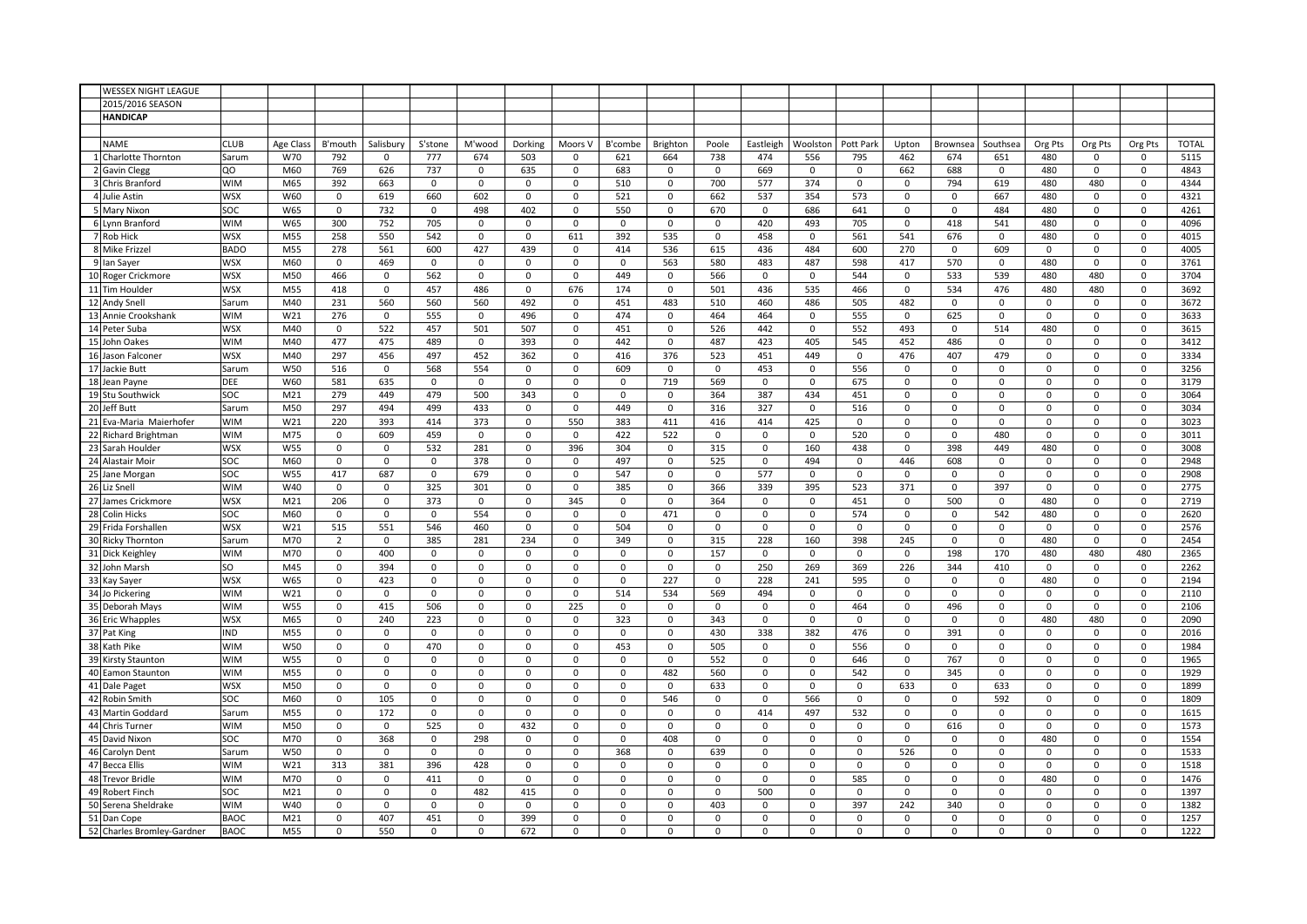| 53 Tracy Crickmore<br>54 Jamie Mayol | <b>WSX</b><br><b>WIM</b> | <b>W50</b><br>M21 | 335<br>0    | 0<br>356    | $\mathbf 0$<br>345 | $\mathbf 0$<br>$\mathbf 0$ | 0<br>0      | 396<br>$\mathbf 0$ | 0<br>339    | 0<br>0      | 0<br>$\mathbf 0$ | 0<br>$\Omega$ | 0<br>0       | 0<br>83      | 0<br>0      | 0<br>$\mathbf 0$ | 418<br>$\mathbf 0$ | 0<br>$\mathbf 0$ | 0<br>$\mathbf 0$ | $\mathbf 0$<br>$\mathbf 0$ | 1149<br>1123 |
|--------------------------------------|--------------------------|-------------------|-------------|-------------|--------------------|----------------------------|-------------|--------------------|-------------|-------------|------------------|---------------|--------------|--------------|-------------|------------------|--------------------|------------------|------------------|----------------------------|--------------|
|                                      |                          |                   |             |             |                    |                            |             |                    |             |             |                  |               |              |              |             |                  |                    |                  |                  |                            |              |
| 55 Tim Morgan                        | SOC                      | M18               | $\mathsf 0$ | $\mathbf 0$ | $\mathbf 0$        | $\mathbf 0$                | 532         | $\mathbf 0$        | 568         | 0           | $\mathbf 0$      | $\mathbf 0$   | $\mathbf{0}$ | 0            | 0           | $\Omega$         | $\mathbf 0$        | $\mathbf 0$      | $\mathbf 0$      | $\mathbf 0$                | 1100         |
| 56 Hillary Pickering                 | <b>WIM</b>               | W60               | 0           | $\mathbf 0$ | $\mathbf 0$        | $\mathbf 0$                | 0           | $\Omega$           | 0           | 0           | 600              | 454           | $\mathsf{O}$ | 0            | 0           | $\Omega$         | $\mathsf 0$        | 0                | $\pmb{0}$        | $\mathsf 0$                | 1054         |
| 57 Kevin Bracher                     | SOC                      | M60               | $\mathbf 0$ | $\mathbf 0$ | $\mathbf 0$        | 566                        | 0           | 0                  | $\mathsf 0$ | 0           | $\mathbf 0$      | $\mathbf 0$   | $\mathsf 0$  | 0            | 0           | $\mathsf 0$      | $\mathsf 0$        | 480              | $\mathsf 0$      | $\mathsf 0$                | 1046         |
| 58 John Cook                         | <b>WSX</b>               | M55               | 0           | 0           | 466                | 0                          | 0           | 0                  | 0           | 0           | 553              | 0             | 0            | 0            | 0           | 0                | 0                  | 0                | 0                | $\mathbf 0$                | 1019         |
| 59 Steve Kenyon                      | <b>BAOC</b>              | M35               | $\mathbf 0$ | 391         | 348                | $\mathbf 0$                | 262         | $\mathbf 0$        | 0           | 0           | 0                | 0             | 0            | 0            | 0           | 0                | 0                  | 0                | 0                | 0                          | 1002         |
| 60 Paul Channing                     | SOC                      | M55               | 0           | 412         | $\mathbf 0$        | $\mathbf 0$                | 0           | 0                  | 0           | 0           | $\mathbf 0$      | 88            | 89           | 0            | 0           | 0                | 409                | 0                | $\mathbf 0$      | $\mathsf 0$                | 999          |
| 61 Rob Ashton                        | <b>RMOC</b>              | M21               | 0           | $\mathbf 0$ | $\mathbf 0$        | $\mathbf 0$                | 490         | $\mathbf 0$        | $\mathbf 0$ | 500         | $\mathbf 0$      | $\Omega$      | 0            | 0            | 0           | $\Omega$         | 0                  | $\mathbf 0$      | $\mathbf 0$      | $\mathbf 0$                | 990          |
| 62 Andrew Howard                     | <b>WIM</b>               | M40               | $\mathsf 0$ | 361         | $\mathbf 0$        | $\overline{0}$             | $\mathbf 0$ | 267                | 362         | 0           | $\pmb{0}$        | $\mathbf 0$   | $\mathsf 0$  | 0            | $\mathbf 0$ | $\mathbf 0$      | $\mathbf 0$        | $\mathbf 0$      | $\mathbf 0$      | $\mathbf 0$                | 989          |
| 63 Jamie Ransom                      | <b>WIM</b>               | M35               | $\mathsf 0$ | 446         | $\mathbf 0$        | $\mathbf 0$                | 538         | $\mathbf 0$        | 0           | 0           | $\mathsf 0$      | $\mathbf 0$   | $\mathsf{O}$ | 0            | 0           | $\mathsf 0$      | $\mathsf 0$        | $\mathsf 0$      | $\pmb{0}$        | $\mathsf 0$                | 984          |
| 64 Michael Merritt                   | SO                       | M55               | $\mathsf 0$ | $\mathbf 0$ | $\mathbf 0$        | 296                        | 0           | $\mathsf 0$        | $\mathsf 0$ | $\mathsf 0$ | 295              | $\mathsf 0$   | 382          | 0            | 0           | $\mathsf 0$      | $\pmb{0}$          | $\mathsf 0$      | $\mathsf 0$      | $\mathbf 0$                | 973          |
| 65 David Currie                      | SOC                      | M35               | 0           | 0           | $\mathbf 0$        | 490                        | 0           | 0                  | 0           | 0           | 0                | $\mathsf{O}$  | 476          | 0            | 0           | 0                | 0                  | 0                | 0                | 0                          | 966          |
| 66 Jamie Hicks                       | SOC                      | M18               | $\Omega$    | 0           | 0                  | $\mathbf 0$                | $\Omega$    | $\Omega$           | $\Omega$    | 487         | $\Omega$         | 0             | 0            | 0            | 0           | 0                | 476                | 0                | 0                | $\mathbf 0$                | 964          |
| 67 Wendy Bullen                      | <b>WIM</b>               | W45               | $\mathbf 0$ | $\mathbf 0$ | 284                | $\overline{0}$             | 0           | $\mathbf 0$        | $\mathbf 0$ | 0           | $\mathbf 0$      | $\Omega$      | $\mathbf 0$  | 635          | 0           | $\mathbf 0$      | $^{\circ}$         | $\mathbf 0$      | $\mathbf 0$      | $\mathbf 0$                | 919          |
| 68 Kevin Pickering                   | <b>WIM</b>               | M60               | $\mathsf 0$ | $\mathbf 0$ | $\Omega$           | $\mathbf 0$                | $\Omega$    | $\mathbf 0$        | 397         | 0           | 512              | $\Omega$      | 0            | $\mathbf 0$  | 0           | $\Omega$         | 0                  | $\mathbf 0$      | $\mathbf 0$      | $\mathbf 0$                | 909          |
| 69 Chris Dickinson                   | <b>BAOC</b>              | M <sub>21</sub>   | $\mathsf 0$ | 144         | $\mathbf 0$        | 202                        | 281         | $\mathbf 0$        | $\mathbf 0$ | 0           | $\mathbf 0$      | 0             | $\mathsf 0$  | 275          | 0           | $\mathbf 0$      | $\pmb{0}$          | 0                | $\mathbf 0$      | $\mathbf 0$                | 902          |
| 70 Jez Mawdsley                      | <b>BAOC</b>              | M40               | $\mathsf 0$ | 352         | $\pmb{0}$          | $\mathsf 0$                | 526         | 0                  | $\mathbf 0$ | $\mathsf 0$ | $\mathsf 0$      | $\mathbf 0$   | $\mathbf 0$  | 0            | 0           | $\mathsf 0$      | $\pmb{0}$          | $\mathsf 0$      | $\pmb{0}$        | $\mathsf 0$                | 878          |
| 71 Joanna Sweeney                    | <b>IND</b>               | W21               | 0           | $\mathbf 0$ | $\mathbf 0$        | $\mathbf 0$                | 0           | 0                  | 263         | 0           | 275              | 333           | 0            | 0            | 0           | 0                | 0                  | 0                | $\mathbf 0$      | 0                          | 870          |
| 72 Martin Wilson                     | <b>BKO</b>               | M65               | 0           | 0           | $\mathbf 0$        | 0                          | 0           | 0                  | 0           | 0           | 0                | 430           | 425          | 0            | 0           | 0                | 0                  | 0                | 0                | 0                          | 855          |
| 73 Alex Thomson                      | Sarum                    | M60               | $\Omega$    | $\Omega$    | 0                  | $\mathbf 0$                | $\Omega$    | $\Omega$           | $\Omega$    | 0           | $\Omega$         | 0             | 0            | $\mathbf 0$  | 385         | 0                | 454                | 0                | 0                | $\mathbf 0$                | 838          |
| 74 Laura-Jane Evans                  | <b>IND</b>               | W35               | $\mathbf 0$ | $\mathbf 0$ | $\mathbf 0$        | $\mathbf 0$                | 0           | $\mathbf 0$        | 249         | 0           | $\mathbf 0$      | $\Omega$      | $\mathbf 0$  | 284          | 0           | 294              | $^{\circ}$         | $\mathbf 0$      | $\mathbf 0$      | $\mathbf 0$                | 827          |
| 75 Marcus White                      | SOC                      | M45               | $\mathsf 0$ | $\mathbf 0$ | $\mathbf 0$        | $\mathbf 0$                | 0           | $\mathbf 0$        | $\mathbf 0$ | 0           | $\mathbf 0$      | 423           | $\mathbf 0$  | 0            | 0           | 0                | 400                | 0                | $\mathbf 0$      | 0                          | 823          |
| 76 Pat Hart                          | Sarum                    | W70               | $\mathsf 0$ | $\mathbf 0$ | $\mathbf 0$        | 428                        | 382         | $\mathbf 0$        | $\mathbf 0$ | 0           | $\mathbf 0$      | 0             | $\mathsf 0$  | 0            | 0           | $\mathbf 0$      | $^{\circ}$         | 0                | $\mathsf 0$      | $\mathbf 0$                | 810          |
| 77 Lucy Bailey                       | SOC                      | W21               | 0           | $\mathbf 0$ | $\mathbf 0$        | 373                        | 0           | $\mathbf 0$        | $\mathbf 0$ | 0           | $\mathbf 0$      | 0             | 0            | 0            | 0           | 0                | 430                | 0                | $\mathbf 0$      | 0                          | 803          |
| 78 Jonathan Blake                    | <b>BAOC</b>              | M21               | $\mathbf 0$ | 0           | 437                | 298                        | 0           | 0                  | 0           | 0           | 0                | 0             | 0            | 0            | 0           | 0                | 0                  | 0                | $\mathbf 0$      | $\mathsf 0$                | 735          |
| 79 Lyndsey Jones                     | <b>BAOC</b>              | W35               | 0           | 346         | $\mathbf 0$        | $\mathbf 0$                | 369         | 0                  | 0           | 0           | 0                | 0             | 0            | 0            | 0           | 0                | $\mathbf 0$        | 0                | 0                | 0                          | 715          |
| 80 Rachel Perry                      | Sarum                    | W21               | $\Omega$    | 329         | 379                | $\mathbf 0$                | $\Omega$    | $\Omega$           | $\Omega$    | 0           | $\mathbf 0$      | $\Omega$      | 0            | $\Omega$     | 0           | $\Omega$         | $\Omega$           | $\mathbf 0$      | 0                | $\mathbf 0$                | 708          |
| 81 Alex Gilbert                      | <b>WIM</b>               | M21               | 0           | $\mathbf 0$ | $\mathbf 0$        | $\mathbf 0$                | 0           | 0                  | 290         | 0           | 371              | $\Omega$      | 0            | 0            | 0           | $\Omega$         | $\pmb{0}$          | 0                | $\mathbf 0$      | $\mathsf 0$                | 661          |
| 82 Fred Thomson                      | RNRMOC                   | M45               | 0           | $\mathbf 0$ | $\mathbf 0$        | 251                        | 400         | $\mathbf 0$        | $\Omega$    | 0           | $\mathbf 0$      | 0             | $\mathbf 0$  | 0            | 0           | 0                | $\mathbf 0$        | 0                | $\mathbf 0$      | $\mathsf 0$                | 651          |
| 83 Shelia Gold                       | <b>WSX</b>               | W60               | $\mathsf 0$ | 0           | $\mathbf 0$        | 0                          | 0           | 0                  | $^{\circ}$  | 0           | 600              | 0             | $\mathsf 0$  | 0            | 0           | $\mathbf 0$      | $\pmb{0}$          | 0                | $\mathsf 0$      | $\mathbf 0$                | 600          |
| 84 Ian Peirce                        | Sarum                    | M70               | $\mathbf 0$ | $\mathbf 0$ | $\mathbf 0$        | $\mathbf 0$                | 598         | $\mathbf 0$        | $\mathbf 0$ | 0           | $\mathbf 0$      | 0             | 0            | 0            | 0           | 0                | $\mathbf 0$        | 0                | $\mathbf 0$      | 0                          | 598          |
| 85 Francis Waite                     | <b>IND</b>               | M35               | 205         | 391         | $\mathbf 0$        | $\mathbf 0$                | 0           |                    | $\mathbf 0$ |             |                  | 0             | 0            | 0            | 0           | 0                | 0                  | $\mathbf 0$      | $\mathbf 0$      | $\mathsf 0$                | 597          |
|                                      | <b>BAOC</b>              |                   |             |             |                    |                            |             | 0                  | $\Omega$    | 0           | 0                | $\Omega$      | 595          |              |             |                  |                    |                  |                  |                            | 595          |
| 86 Calvin Routledge                  | <b>EPOC</b>              | M45<br>M70        | 0           | $\mathbf 0$ | $\mathbf 0$        | $\mathbf 0$<br>$\Omega$    | 0           | $\mathbf 0$        |             | 0           | $\mathbf 0$      | $\Omega$      |              | $\mathbf{0}$ | 0           | $\mathbf 0$      | $^{\circ}$         | $\mathbf 0$      | $\mathbf 0$      | $\mathbf 0$                |              |
| 87 Richard Spendlove                 |                          |                   | $\Omega$    | $\Omega$    | $\mathbf 0$        |                            | $\Omega$    | $\Omega$           | $\Omega$    | 0           | $\Omega$         |               | 0            | $\mathbf{0}$ | 0           | $\Omega$         | 587                | $\mathbf 0$      | 0                | $\mathbf 0$                | 587          |
| 88 Brian Hart                        | Sarum                    | M65               | $\mathsf 0$ | $\mathbf 0$ | $\mathbf 0$        | 263                        | 305         | 0                  | 0           | 0           | $\mathbf 0$      | 0             | 0            | 0            | 0           | 0                | $\pmb{0}$          | 0                | $\mathsf 0$      | $\mathsf 0$                | 568          |
| 89 Debbie Thomson                    | BL                       | <b>W55</b>        | 0           | 560         | 0                  | 0                          | 0           | 0                  | $^{\circ}$  | 0           | 0                | 0             | $\mathbf 0$  | 0            | 0           | 0                | 0                  | $\mathbf 0$      | 0                | $\mathbf 0$                | 560          |
| 90 Mike Hampton                      | OD                       | M65               | 0           | 552         | $\mathbf 0$        | $\mathbf 0$                | 0           | $\mathbf 0$        | $\mathbf 0$ | 0           | $\mathbf 0$      | 0             | 0            | 0            | 0           | $\mathbf 0$      | $\mathbf 0$        | 0                | $\mathbf 0$      | $\mathbf 0$                | 552          |
| 91 Isabel Buendia                    | <b>WIM</b>               | W21               | 0           | 244         | $\mathbf 0$        | $\mathbf 0$                | 0           | $\mathbf 0$        | 141         | 0           | $\mathbf 0$      | 0             | 0            | 159          | 0           | 0                | $\mathbf 0$        | 0                | $\mathbf 0$      | 0                          | 544          |
| 92 Paul Morrissey                    | <b>IND</b>               | M21               | 0           | $\mathbf 0$ | $\mathbf 0$        | $\mathbf 0$                | 0           | 0                  | 226         | 0           | 303              | 0             | 0            | 0            | 0           | 0                | 0                  | 0                | $\mathbf 0$      | $\mathsf 0$                | 529          |
| 93 Roger Thetford                    | TVO <sub>C</sub>         | M50               | $\mathbf 0$ | $\mathbf 0$ | $\mathbf 0$        | $\mathbf 0$                | 0           | 0                  | $\mathbf 0$ | 0           | $\mathbf 0$      | 520           | 0            | 0            | 0           | $\mathbf 0$      | $\mathbf 0$        | $\mathbf 0$      | $\mathbf 0$      | $\mathbf 0$                | 520          |
| 94 John Owens                        | <b>BAOC</b>              | M45               | $\Omega$    | $\Omega$    | $\mathbf 0$        | $\Omega$                   | $\Omega$    | 0                  | 518         | 0           | $\mathbf 0$      | $\Omega$      | $\mathsf{O}$ | $\Omega$     | 0           | $\Omega$         | 0                  | 0                | $\mathbf 0$      | $\mathbf 0$                | 518          |
| 95 Andy French                       | <b>WIM</b>               | M50               | $\mathsf 0$ | $\mathbf 0$ | $\mathbf 0$        | $\mathsf 0$                | 0           | 513                | 0           | 0           | $\mathsf 0$      | $\mathbf 0$   | 0            | 0            | 0           | $\mathbf 0$      | $\pmb{0}$          | 0                | $\mathsf 0$      | $\mathsf 0$                | 513          |
| 96 Wayne Levy                        | <b>BAOC</b>              | M35               | 0           | 283         | 0                  | 227                        | 0           | 0                  | $^{\circ}$  | 0           | 0                | 0             | 0            | $\mathbf{0}$ | 0           | 0                | 0                  | 0                | 0                | 0                          | 510          |
| 97 Paul Pickering                    | <b>WIM</b>               | M21               | 0           | $\mathbf 0$ | $\mathbf 0$        | $\mathbf 0$                | 0           | $\mathbf 0$        | $\mathbf 0$ | 0           | $\mathbf 0$      | 0             | 0            | 500          | 0           | $\mathbf 0$      | $\mathbf 0$        | 0                | $\mathbf 0$      | $\mathbf 0$                | 500          |
| 98 Abigail Bateman                   | SN                       | W16               | $\mathbf 0$ | $\mathbf 0$ | $\mathbf 0$        | $\mathbf 0$                | 0           | $\mathbf 0$        | $\mathbf 0$ | $\mathbf 0$ | $\mathbf 0$      | 0             | 0            | 0            | 0           | $\mathbf 0$      | 469                | $\mathbf 0$      | $\mathbf 0$      | 0                          | 469          |
| 99 Lisa James                        | SOC                      | W45               | $\mathsf 0$ | $\mathsf 0$ | $\mathbf 0$        | $\mathsf 0$                | 468         | 0                  | $\pmb{0}$   | 0           | $\pmb{0}$        | 0             | $\mathsf 0$  | 0            | 0           | 0                | $\mathbf 0$        | $\pmb{0}$        | $\mathsf 0$      | $\mathsf 0$                | 468          |
| 100 Nikki Miller                     | <b>WIM</b>               | W45               | 0           | $\mathbf 0$ | 466                | $\mathbf 0$                | 0           | 0                  | $\mathbf 0$ | 0           | $\mathbf 0$      | 0             | 0            | 0            | 0           | 0                | $\mathbf 0$        | 0                | $\mathbf 0$      | $\mathsf 0$                | 466          |
| 101 Rob Lines                        | SO                       | M45               | $\mathbf 0$ | 0           | $\mathbf 0$        | $\mathbf 0$                | 0           | $\mathbf 0$        | 0           | 0           | 0                | $\mathbf 0$   | $\mathsf{O}$ | 0            | 0           | 466              | 0                  | 0                | 0                | $\mathbf 0$                | 466          |
| 102 Dave McTurk                      | SO                       | M60               | 0           | $\mathbf 0$ | $\mathbf 0$        | 0                          | 0           | 0                  | 0           | 0           | 0                | 0             | 0            | 0            | 0           | 0                | 454                | 0                | $\mathbf 0$      | 0                          | 454          |
| 103 Arthur Vince                     | Kerno                    | M75               | 0           | 0           | 443                | $\mathbf 0$                | 0           | 0                  | $\mathbf 0$ | 0           | $\mathbf 0$      | $\Omega$      | 0            | $\mathbf 0$  | 0           | 0                | $^{\circ}$         | $\mathbf 0$      | 0                | 0                          | 443          |
| 104 Rupert Lyon                      | <b>BAOC</b>              | M45               | 0           | 433         | $\mathbf 0$        | $\mathbf 0$                | $\Omega$    | $\Omega$           | $\mathbf 0$ | 0           | $\mathbf 0$      | $\mathbf 0$   | 0            | $\Omega$     | 0           | $\mathbf 0$      | $\mathbf 0$        | $\mathbf 0$      | $\mathbf 0$      | $\mathbf 0$                | 433          |
| 105 Kevin Fitchett                   | SN                       | M50               | $\mathbf 0$ | 429         | $\mathbf 0$        | $\Omega$                   | 0           | $\Omega$           | $\mathbf 0$ | 0           | $\mathbf 0$      | $\Omega$      | $\mathbf 0$  | 0            | 0           | $\mathbf 0$      | $\mathbf 0$        | $\mathbf 0$      | $\mathbf 0$      | $\mathsf 0$                | 429          |
| 106 Louis Farrington                 | <b>BAOC</b>              | M20               | $\mathbf 0$ | $\mathbf 0$ | $\mathbf 0$        | $\overline{0}$             | 0           | 0                  | $\Omega$    | 0           | $\pmb{0}$        | $\mathsf 0$   | 416          | 0            | 0           | $\Omega$         | $\Omega$           | $\Omega$         | $\mathsf 0$      | $\mathbf 0$                | 416          |
| 107 Mark Hanby                       | Sarum                    | M45               | 0           | 413         | $\mathbf 0$        | $\mathbf 0$                | 0           | 0                  | $\mathbf 0$ | 0           | $\mathbf 0$      | 0             | 0            | 0            | 0           | 0                | $\mathbf 0$        | 0                | $\mathbf 0$      | $\mathbf 0$                | 413          |
| 108 Helen Hodge                      | <b>WIM</b>               | <b>W50</b>        | $\mathbf 0$ | 0           | $\mathbf 0$        | $\mathbf 0$                | $\Omega$    | $\Omega$           | $\Omega$    | 0           | 412              | 0             | 0            | 0            | 0           | 0                | 0                  | 0                | 0                | $\mathbf 0$                | 412          |
| 109 Josie Pegg                       | <b>IND</b>               |                   |             |             | $\Omega$           |                            |             |                    |             |             |                  |               |              |              |             |                  |                    |                  |                  |                            |              |
|                                      |                          | W21               | $\mathbf 0$ | $\mathbf 0$ |                    | $\mathbf 0$                | 0           | $\mathbf 0$        | $\mathbf 0$ | 0           | $\mathbf 0$      | $\mathsf{O}$  | $\mathbf 0$  | 0            | 0           | 411              | $\mathbf 0$        | $\mathbf 0$      | $\mathbf 0$      | $\mathbf 0$                | 411          |